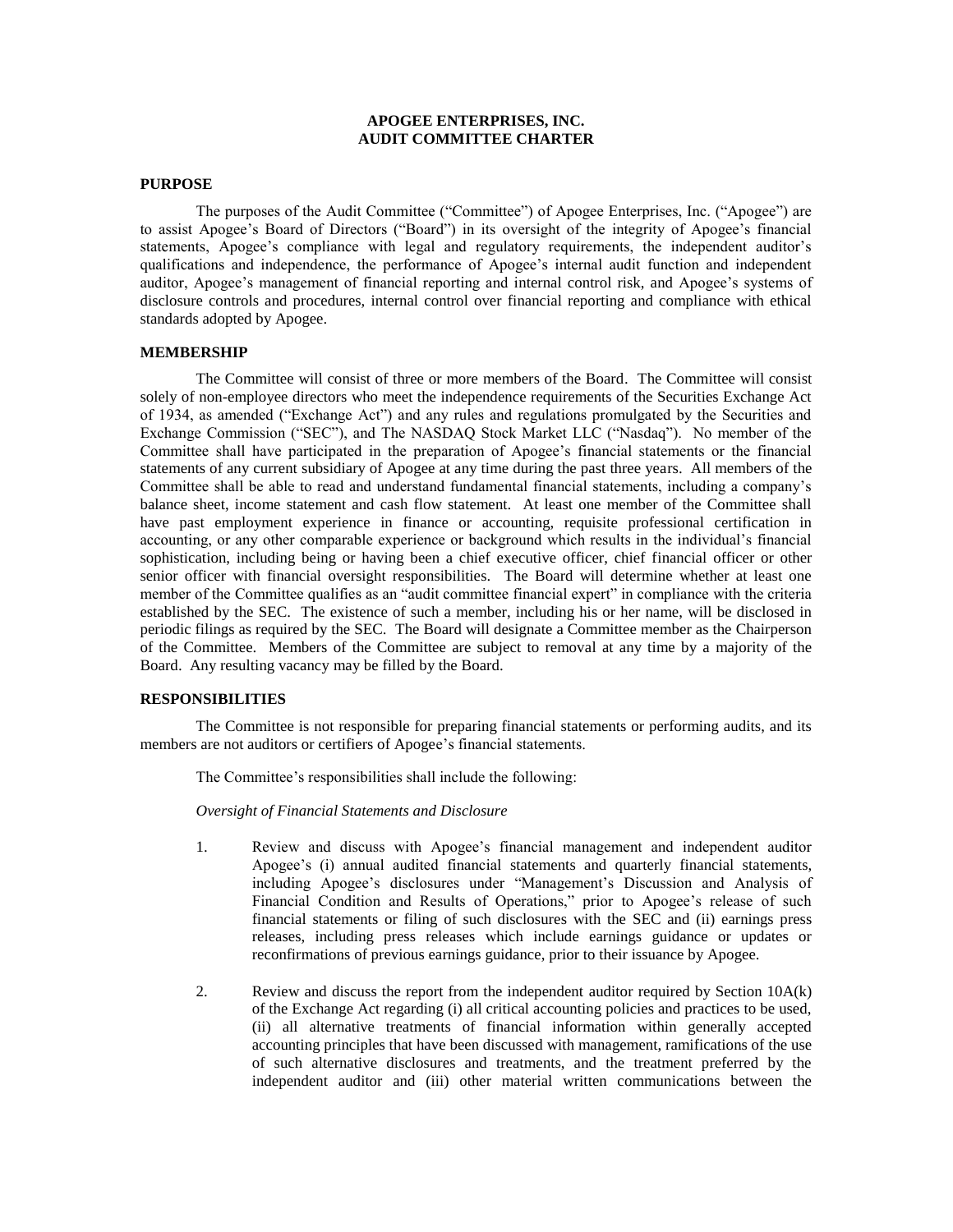independent auditor and management, such as any management letter or schedule of unadjusted differences.

- 3. Discuss, at least quarterly, with the independent auditor the matters required to be discussed by Statement on Auditing Standards No. 61, as amended (AU Section 380), including (i) the quality as well as acceptability of the accounting principles and underlying estimates as applied in the financial statements, (ii) new or changed accounting policies, significant estimates, adjustments, judgments, uncertainties or unusual transactions and accounting policies relating to significant financial statement items and (iii) any difficulties encountered in the course of the audit work, any restrictions on the scope of activities or access to requested information and any significant disagreements with management.
- 4. Evaluate, at least quarterly, Apogee's internal control procedures with financial management, the internal auditor and the independent auditor.
- 5. Receive and review any disclosure from Apogee's chief executive officer or chief financial officer to be made in connection with their certifications of Apogee's quarterly and annual reports filed with the SEC, including disclosure of: (i) all significant deficiencies and material weaknesses in the design or operation of internal control over financial reporting which are reasonably likely to adversely affect Apogee's ability to record, process, summarize, and report financial information and (ii) any fraud, whether or not material, that involves management or other employees who have a significant role in Apogee's internal control over financial reporting.
- 6. Recommend to the Board whether the annual audited financial statements should be included in Apogee's Annual Report on Form 10-K.
- 7. Review with Apogee's general counsel legal issues that may have a significant impact on Apogee's financial statements.
- 8. Oversee the preparation of an annual Committee report for inclusion in Apogee's annual proxy statement in accordance with applicable rules and regulations of the SEC.

## *Engagement and Oversight of the Independent Auditor*

- 9. Ascertain the independence of the external auditor. The Committee shall receive a written statement annually from the auditor delineating all relationships between the auditor and Apogee, and the Committee shall discuss with the external auditor any disclosed relationships or services that may impact auditor objectivity and independence. The Committee shall recommend that the full Board take appropriate action to ensure the independence of the external auditor, including ensuring the rotation of the lead audit partner as required by law or regulation.
- 10. Be directly responsible for the appointment, compensation, retention, termination, evaluation, and oversight of the work of the independent auditor engaged for the purpose of preparing or issuing an audit report or performing other audit, review or attest services for Apogee. The independent auditor shall report directly to the Committee, and the Committee shall oversee the resolution of disagreements between management and the independent auditor if they arise. The Committee shall recommend to the Board that the Board submit its appointment of independent auditors to the Apogee shareholders for ratification.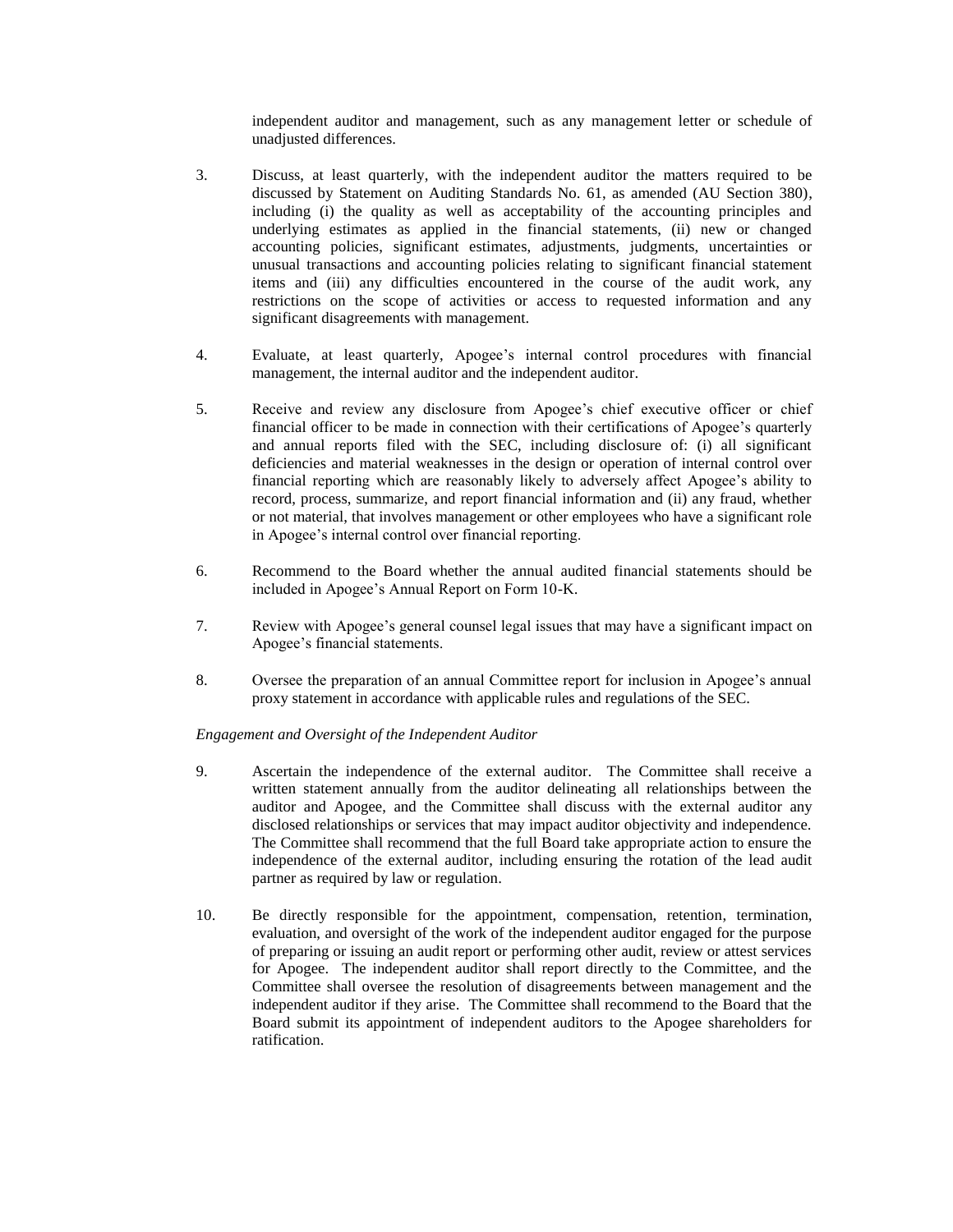- 11. Review, discuss with the independent auditor and approve the scope and plans for its audit examination and review and discuss with the independent auditor its audit procedures and the results of the annual audit examination.
- 12. Review the independent auditor's attestation report on internal controls.
- 13. Review and pre-approve the engagement of the independent auditor for all audit and nonaudit service (to the extent such service is not prohibited by Section 10A(g) of the Exchange Act) and the fee for such service, and consider whether the independent auditor's performance of any non-audit services is compatible with its independence. The Committee has delegated the authority to pre-approve services provided by the independent auditor to the Chair of the Committee, who shall report any pre-approval decisions to the Committee at its next scheduled meeting.
- 14. Maintain open communication with the independent auditor by regularly holding private meetings with the independent auditor. The Committee shall provide the independent auditor with open access to the Chair of the Committee so that it may bring matters to his or her attention at any time.

# *Oversight of Internal Audit Function and Financial Reporting Risk*

- 15. Periodically obtain and review a financial reporting and internal control risk assessment for Apogee and review processes established by management to manage, assess and mitigate its financial reporting, financial statements, auditing, key credit, liquidity and internal control risks.
- 16. Review the appointment, performance and replacement of the manager of the internal audit function, and appoint or replace any outsourced provider of the internal audit function.
- 17. Approve the annual audit plan for the internal auditor.
- 18. Review with the internal auditor the results of his, her or its audits with specific regard to the adequacy of financial controls and to improvements in accounting procedures, systems and policies, and review management's response to the issues raised thereby.
- 19. Maintain open communication with the internal auditor by regularly holding private meetings with the internal auditor.

## *Corporate Compliance Oversight*

- 20. Evaluate the performance and effectiveness of Apogee's Corporate Compliance Program with senior management and the compliance officer and investigate any allegations of deviations from ethical or accepted business practices brought to the Committee's attention, including initiating or authorizing the implementation of any special investigations with outside resources on behalf of the Board.
- 21. Establish procedures for (i) the receipt, retention and treatment of complaints received by Apogee regarding accounting, internal accounting controls or auditing matters and (ii) the confidential, anonymous submission by Apogee employees of concerns regarding questionable accounting or auditing matters.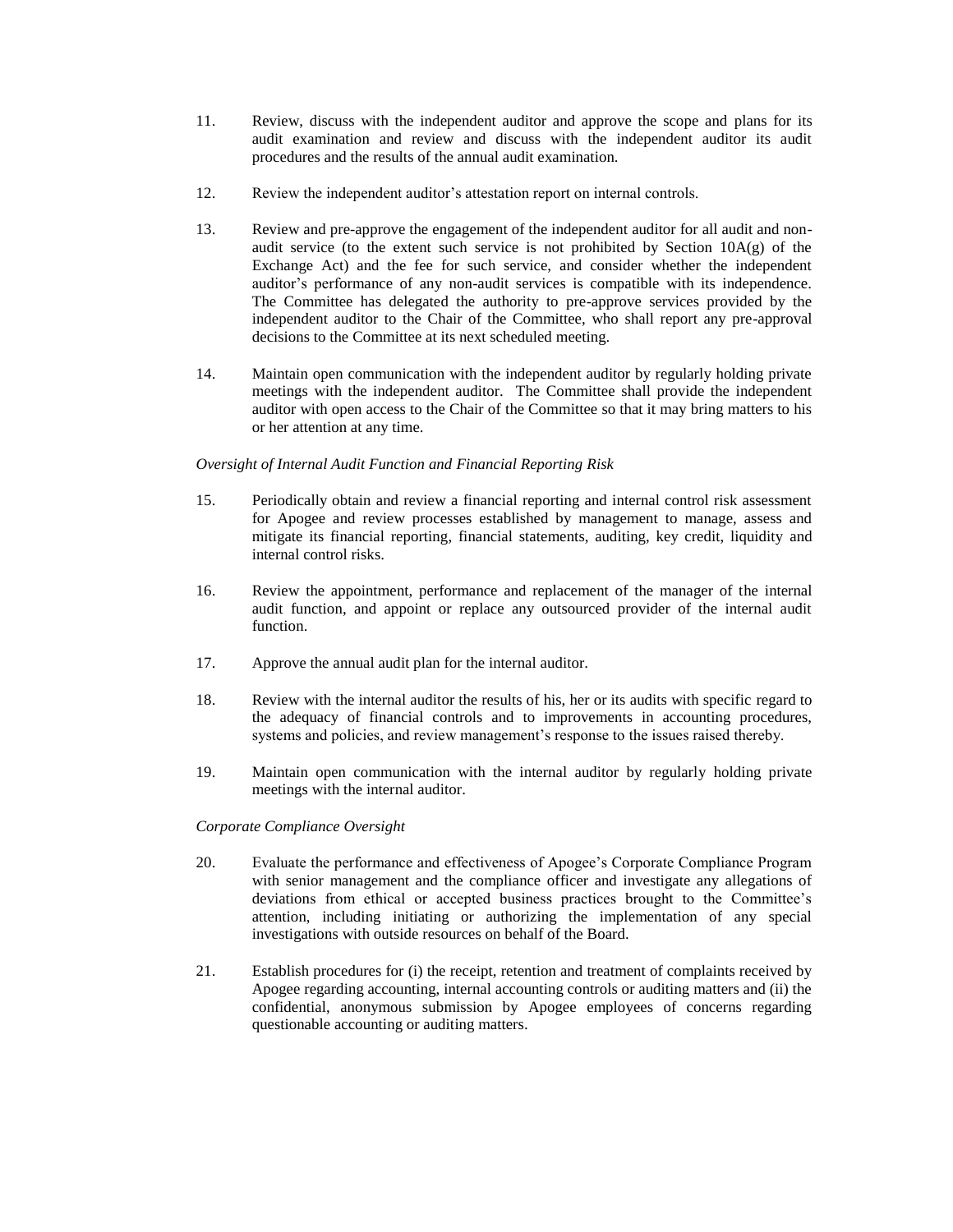#### *Other Committee Responsibilities*

- 22. Periodically review the quality, effectiveness and performance of Apogee's financial organization.
- 23. Review and recommend to the Board financial policies and standards as developed by management pertaining to interest coverage and debt rating.
- 24. Regularly obtain and review reports from management regarding the status of Apogee's current and forecasted compliance with the financial covenants contained in Apogee's credit facility or facilities and any other long-term indebtedness with restrictive covenants.
- 25. Review tax strategies and potential tax law changes expected to have a material impact on Apogee's financial results.
- 26. Review, consider and recommend to the Board of Directors management proposals for new or amended credit facilities and other forms of indebtedness for borrowed monies.
- 27. Evaluate management proposals for timing and funding vehicles to support Apogee's financing requirements and recommend specific financing arrangements to the Board of Directors.
- 28. Review officers' expenses and perquisites, including any use of corporate assets, with senior management and the internal auditor.
- 29. Periodically review information provided by the Nominating and Corporate Governance Committee of the Board identifying all related party transactions (as defined by applicable Nasdaq rules) in which Apogee is a participant and determine whether such transactions are adequately disclosed in Apogee's audited financial statements and filings with the SEC.
- 30. Conduct an annual evaluation of the Committee's performance in carrying out these duties and responsibilities.
- 31. Review and reassess the adequacy of this Charter at least annually and recommend any proposed changes to the Board for approval.

The Committee will provide regular reports of its activities to the Board specifically addressing any issues that arise with respect to the quality or integrity of Apogee's financial statements, Apogee's compliance with related legal and regulatory requirements, the performance and independence of Apogee's independent auditor, the performance of the internal audit function, Apogee's management of business and financial risk or Apogee's systems of disclosure controls and procedures, internal control over financial reporting and compliance with ethical standards.

## **MEETINGS**

The Committee shall meet at least eight times annually, or more frequently as circumstances dictate. A majority of the members of the Committee will constitute a quorum for the transaction of business. The Committee will record the results of reviews made and actions taken at such meetings, and the Chair of the Committee will report to the full Board with respect to the Committee's meetings, including recommending actions to the full Board. In the absence of the Chair of the Committee, the members of the Committee may appoint any other member to preside.